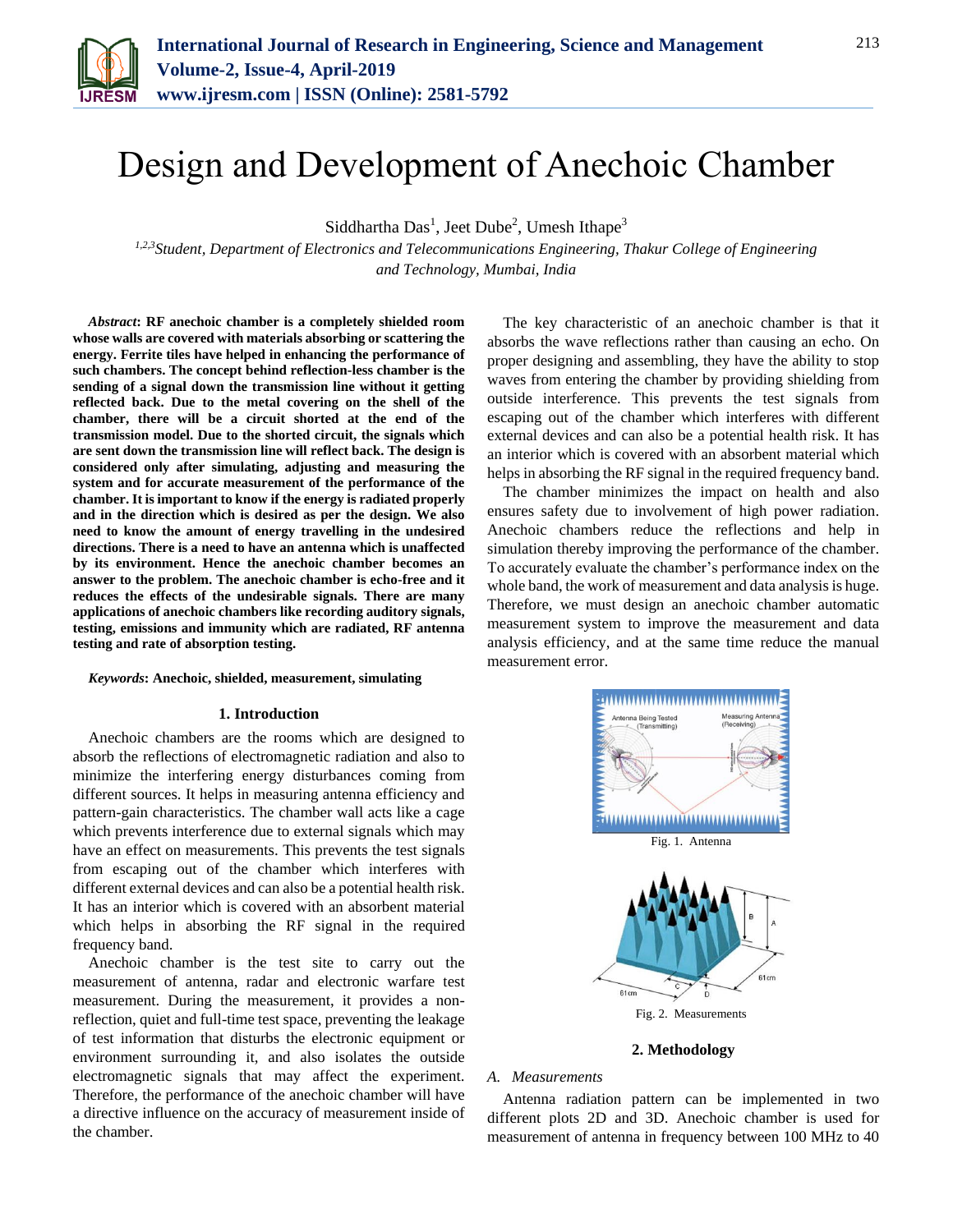

GHz. This frequency covers many communication services such as mobile, satellite etc.

- *B. Different methods*
- *1) 10m method*
	- Qualified for various registrations (FCC filling, VCCI registration, DAR, NVLAP, A2LA, and NATA authorizations.
	- Mainly composed by ferrite radio wave absorber (TFA).
	- Wide range radio wave absorbency in combination with radio wave matching devices is available.
	- Barrier free doors allowing for easy transportation of large sized devices.
	- Standard equipped storage room for amplifiers for the use in the immunity test.
	- Applicable to large sized devices.
- *2) 3m Method*
	- It is qualified for various registrations.
	- Using TFA only this allows for various standard certifications.
	- Additional radio wave matching device is available for frequency ranges from 30 MHz to 18 GHz.
	- Easy transportation of large sized devices by adoption of barrier free type doors.



*C. Application of project* 



Fig. 4. Minimization of the reflection of sound waves by an anechoic chamber wall

Anechoic chambers are used for the measurement purposes like Radar cross section patterns: mono and bi-static, Bore-sight error, Antenna patterns of primary as well as secondary

antenna. These chambers are used for measurement of characteristics such as comparability, susceptibility, sensitivity, and effective radiated power, tracking power, vulnerability and sight accuracy in satellites, radars, aircrafts, missiles, vehicles and electronic devices. Chambers produce an environment for the measurement of electronic devices to match requirements regarding spurious, harmonic and noise emissions. Devices such as microwaves, typewriters, motor generators, lights, computers, T.V sets etc. get their sampling measured in such chambers.

## **3. Results and discussion**

By using the anechoic chamber, we can find out the gain and pattern characteristics of the antenna chamber minimizes the impact on health and also ensures safety due to involvement of high-power radiation. It is important to know if the energy is radiated properly and in the direction, which is desired as per the design. We also need to know the amount of energy travelling in the undesired directions. There is a need to have an antenna which is unaffected by its environment. Hence the anechoic chamber becomes an answer to the problem. The anechoic chamber is effective as it produces an environment which is echo-free and it also reduces the effects of the undesirable signals.

## **4. Conclusion**

The performance of the anechoic chamber is very effective and similar to the results of different tests which have been published. Due to the presence of a number of frequencies which are close together in frequency, indicate that this area can be explored further. As the interference and reflections are minimal therefore there is much confidence in testing. The individual component analysis can be done next. The pyramidal absorbers were tested and they resulted in increased absorption with increase in incident angle. There is still potential for work to be done to optimize the usability of the room and hence come close to matching standards set for the design of the chamber.

### **References**

- [1] Huang Songgao, Study of mirror zone and path loss in the design of EMC shielded anechoic chamber, Microwave and Millimeter Wave Technology Proceedings, ICMMT'98. 1998 International Conference on 1079-1082, 1998.
- [2] Basic Rules for Anechoic Chamber Design, Part One: RF Absorber Approximations Vince Rodriguez, MI Technologies, Suwanee, Ga. January 14, 2016
- [3] Roman Rusz Master's Degree Project TRITA-AVE 2015:36 ISSN 1651- 7660
- [4] L. Hemming, "Electromagnetic Anechoic Chambers: A Fundamental Design and Specification Guide," IEEE Press/Wiley Interscience: Piscataway, N.J., 2002.
- [5] W. Stutzma and G Thiele, "Antenna Theory and Design," 2nd Ed., Wiley 1997 ANSI/IEEE STD 149-1979 149, IEEE Standard Test Procedures for Antennas, 1979.
- [6] D. Wayne, J. Fordham and J. McKenna, "Effects of a Non-Ideal Plane Wave on Compact Range Measurements," 36th Annual Antenna Measurement Techniques Association Symposium (AMTA), Tucson, Ariz., October 2014.